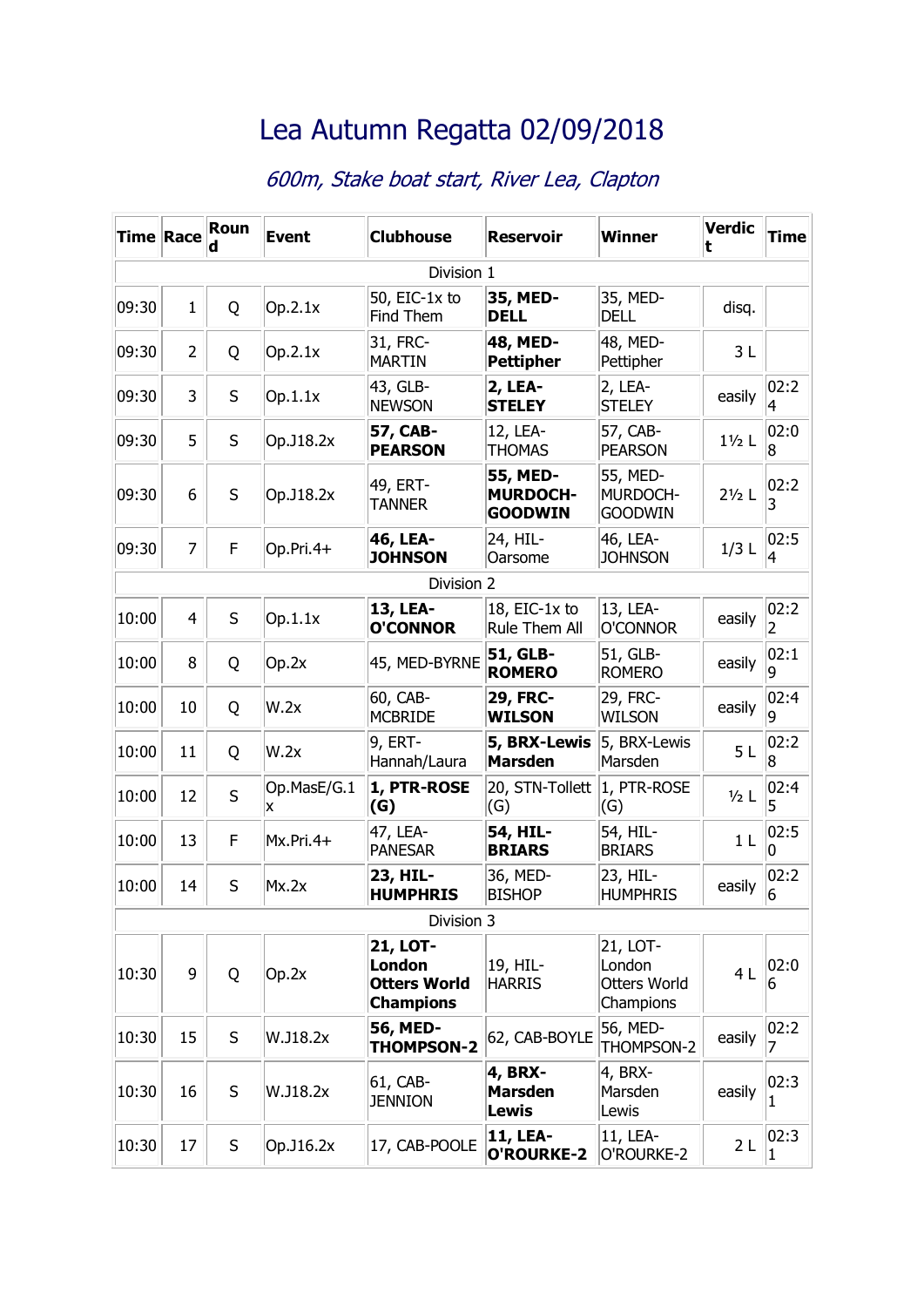| 10:30      | 18 | F       | Op.Pri.4+        | 68, HIL-<br>Oarsome                                                         | 67, LEA-<br><b>JOHNSON</b>                       | 67, LEA-<br><b>JOHNSON</b>                             | 3ft                | 02:5<br>2        |  |
|------------|----|---------|------------------|-----------------------------------------------------------------------------|--------------------------------------------------|--------------------------------------------------------|--------------------|------------------|--|
| Division 4 |    |         |                  |                                                                             |                                                  |                                                        |                    |                  |  |
| 11:00      | 20 | S       | Op.2.1x          | 48, MED-<br><b>Pettipher</b>                                                | 42, GLB-<br><b>MCCARTHY</b>                      | 48, MED-<br>Pettipher                                  | $1\frac{1}{2}$ L   | 02:1<br><b>g</b> |  |
| 11:00      | 22 | S       | Op.2x            | <b>21, LOT-</b><br><b>London</b><br><b>Otters World</b><br><b>Champions</b> | 8, CRC-<br>Burgess/Pilgri<br>m                   | 21, LOT-<br>London<br><b>Otters World</b><br>Champions | 2L                 | 02:0<br>5        |  |
| 11:00      | 23 | S       | $W.4+$           | 59, CAB-<br><b>MCBRIDE</b>                                                  | <b>22, LEA-</b><br><b>MAIA</b>                   | 22, LEA-MAIA                                           | 2L                 | 02:3<br>2        |  |
| 11:00      | 24 | S       | Op.J16.1x        | 16, CAB-<br><b>WOODARD</b>                                                  | <b>10, LEA-</b><br><b>O'ROURKE</b>               | 10, LEA-<br>O'ROURKE                                   | 4L                 | 02:3<br>6        |  |
| 11:00      | 25 | S       | Op.J16.1x        | 14, CAB-<br><b>COPPINS</b>                                                  | 6, BRX-Day                                       | 6, BRX-Day                                             | nro                |                  |  |
| 11:00      | 26 | F       | Mx.Pri.4+        | 65, HIL-<br><b>BRIARS</b>                                                   | 66, LEA-<br><b>PANESAR</b>                       | 65, HIL-<br><b>BRIARS</b>                              | $1\frac{1}{2}$ L   | 02:4 <br>8       |  |
| Division 5 |    |         |                  |                                                                             |                                                  |                                                        |                    |                  |  |
| 11:30      | 19 | S       | Op.2.1x          | 35, MED-DELL                                                                | 30, FRC-<br><b>GREEN</b>                         | 35, MED-<br><b>DELL</b>                                | easily             | 02:3<br>2        |  |
| 11:30      | 21 | $\sf S$ | Op.2x            | 51, GLB-<br><b>ROMERO</b>                                                   | 3, LEA-<br><b>GRIFFIN</b>                        | 51, GLB-<br><b>ROMERO</b>                              | easily             | 02:2<br>1        |  |
| 11:30      | 27 | S       | W.2x             | <b>29, FRC-</b><br><b>WILSON</b>                                            | 38, MED-<br><b>COULL</b>                         | 29, FRC-<br><b>WILSON</b>                              | 1ft                | 02:4 <br>5       |  |
| 11:30      | 28 | S       | W.2x             | 5, BRX-Lewis<br><b>Marsden</b>                                              | 40, GLB-<br><b>FOKIDOU</b>                       | 5, BRX-Lewis<br>Marsden                                | 4 <sub>L</sub>     | 02:2 <br>6       |  |
| 11:30      | 29 | S       | W.J17.1x         | <b>27, FRC-</b><br><b>ARGYLE</b>                                            | 26, FRC-<br><b>CAIDOU</b>                        | 27, FRC-<br><b>ARGYLE</b>                              | easily             | 02:4<br>3        |  |
| 11:30      | 31 | F       | Op.J16.2x        | <b>11, LEA-</b><br><b>O'ROURKE-2</b>                                        | 15, CAB-<br><b>WOODARD</b>                       | 11, LEA-<br>O'ROURKE-2                                 | 4 L                | 02:2 <br>3       |  |
|            |    |         |                  | Division 6                                                                  |                                                  |                                                        |                    |                  |  |
| 12:00      | 30 | F       | Op.J17.1x        | <b>25, FRC-</b><br><b>EAGER</b>                                             | 7, BRX-Day-2                                     | 25, FRC-<br><b>EAGER</b>                               | 11/ <sub>4</sub> L | 02:2 <br>4       |  |
| 12:00      | 32 | F       | Mx.2x            | 23, HIL-<br><b>HUMPHRIS</b>                                                 | 52, GLB-<br>ROMERO-2                             | 23, HIL-<br><b>HUMPHRIS</b>                            | easily             | 02:1<br>4        |  |
| 12:00      | 33 | F       | $Op.4+$          | 34, EIC/SBA-<br>Four and a Half<br>Men                                      | 63, LEA-<br><b>DANIELS</b>                       | 63, LEA-<br><b>DANIELS</b>                             | 3L                 | 01:5 <br>5       |  |
| 12:00      | 34 | F       | Op.J18.2x        | 57, CAB-<br><b>PEARSON</b>                                                  | 55, MED-<br>MURDOCH-<br><b>GOODWIN</b>           | 57, CAB-<br><b>PEARSON</b>                             | 4L                 | 02:1<br>1        |  |
| 12:00      | 35 | F       | W.J18.2x         | 56, MED-<br>THOMPSON-2                                                      | <b>4, BRX-</b><br><b>Marsden</b><br><b>Lewis</b> | 4, BRX-<br>Marsden<br>Lewis                            | 3L                 | 02:2<br>3        |  |
| 12:00      | 36 | F       | W.J15.1x         | <b>28, FRC-</b><br><b>MACHIN</b>                                            | 44, FRC-<br><b>EDWARDS</b>                       | 28, FRC-<br><b>MACHIN</b>                              | 4L                 | 02:5 <br>3       |  |
| 12:00      | 37 | F.      | Op.MasE/G.1<br>x | 1, PTR-ROSE<br>(G)                                                          | 32, FRC-<br>MARTIN-2 (E)                         | 1, PTR-ROSE<br>(G)                                     | $1/4$ L            | 02:4<br>4        |  |